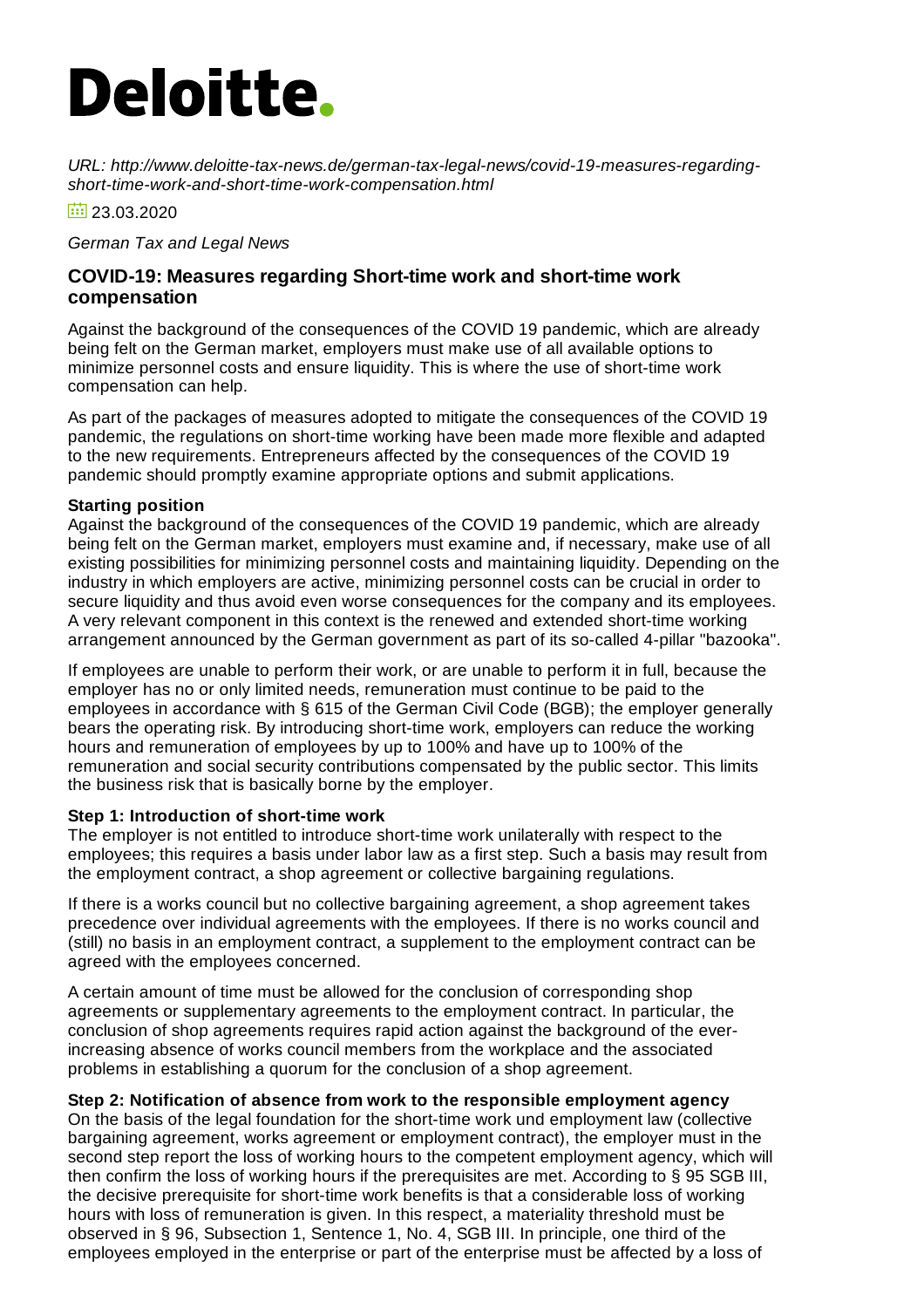earnings of more than 10 % of their monthly gross salary in each case. However, in order to support employees and companies in connection with the COVID-19 19 pandemic, the Bundestag decided on 13 March 2020 to grant relief in this respect, which is to apply for a limited period retroactively from 1 March 2020. In this context, the materiality threshold will be lowered to the extent that only 10% of the employees employed in the company or part of the company must be affected by a loss of earnings of more than 10% of their monthly gross salary.

In addition, the materiality of a loss of working hours according to § 96, Subsection 1, SGB III, requires that the loss of working hours is due to economic reasons (e.g. decline in orders) or an unavoidable event (e.g. closure ordered by the authorities) for which the employer is not responsible.

Furthermore, the considerable loss of work must be temporary and unavoidable. According to § 96, Subsection 4, Sentence 1, SGB III, a loss of working hours is unavoidable if all reasonable precautions have been taken in a company to prevent the occurrence of the loss of working hours. Loss of working hours is avoidable, e.g. pursuant to § 96.4 sentence 2 no. 2 of the Third Book of the Code of Social Law, insofar as it can be wholly or partly prevented by granting paid holiday, provided that employees' priority holiday wishes do not conflict with the granting of holiday. At present, the employment agencies do not burden the employers with the task of discussing conflicting holiday wishes with each individual employee, but as a rule only assume an inevitability if existing holiday plans are modified. However, in order to prevent a flood of vacation days after the end of the short-time work phase, an attempt should be made to grant at least part of the vacation (e.g. remaining vacation from the previous year that has not expired) before the introduction of short-time work. Pursuant to § 96, Subsection 4, Sentence 2, No. 3, SGB III, the use of working time credits has priority over short-time work. As a result of the amendment of the law in connection with the COVID-19 pandemic, it should be possible to waive the build-up of negative working time balances in full or in part prior to payment of the short-time working compensation (section 96 (4) sentence 2 no. 3 of the SGB  $III$ ).

According to § 99 SGB III, the employer must report the loss of working hours in writing or electronically to the employment agency in whose district the business is located. In particular, the notification must substantiate that a considerable loss of working hours exists and that the operational requirements for the KUG are fulfilled. The relevant forms are available on the homepage of the employment agency and should, depending on the complexity of the matter, be accompanied by an explanatory letter and/or a personal address to the responsible clerk.

#### **Step 3: Applying for short-time working allowance at the responsible employment agency**

As a rule, the short-time allowance is paid at the earliest from the calendar month in which the notification of the loss of working hours is received by the respective competent employment agency. If the loss of working hours is due to an unavoidable event (e.g. an official plant closure), the notification is deemed to have been made for the corresponding calendar month (in which the unavoidable event occurs) if it is made without delay.

The payment of short-time work compensation must then be applied for separately. The application must be submitted within a preclusive period of three months (§ 325, Subsection 3, SGB III). The period begins at the end of the calendar month in which the days of short-time work lie. If the relevant period of short-time work extends beyond the end of more than one calendar month, the period uniformly begins only at the end of the last calendar month for which the application for short-time work was made.

The maximum reference period of the short-time work is currently twelve months; however, it is possible that this period may be extended to a maximum of 24 months by statutory order. The amount of the short-time work allowance is limited to a maximum of 60 (employees without children) or 67% (employees with children) of the difference between the net remuneration actually owed and the net remuneration paid within the applicable contribution assessment limits. As a result of the amendment to the law in connection with the COVID-19 Pandemic, the basic social security contributions to be borne by the employer are also to be paid by the employment agency in future.

The short-time allowance is typically advanced by the employer, who then has the benefits reimbursed by the relevant employment agency. However, advance payment by the employer is not mandatory. The common payroll systems usually have functions - which can be added if necessary - for calculating the short-time work allowance. According to the statements of the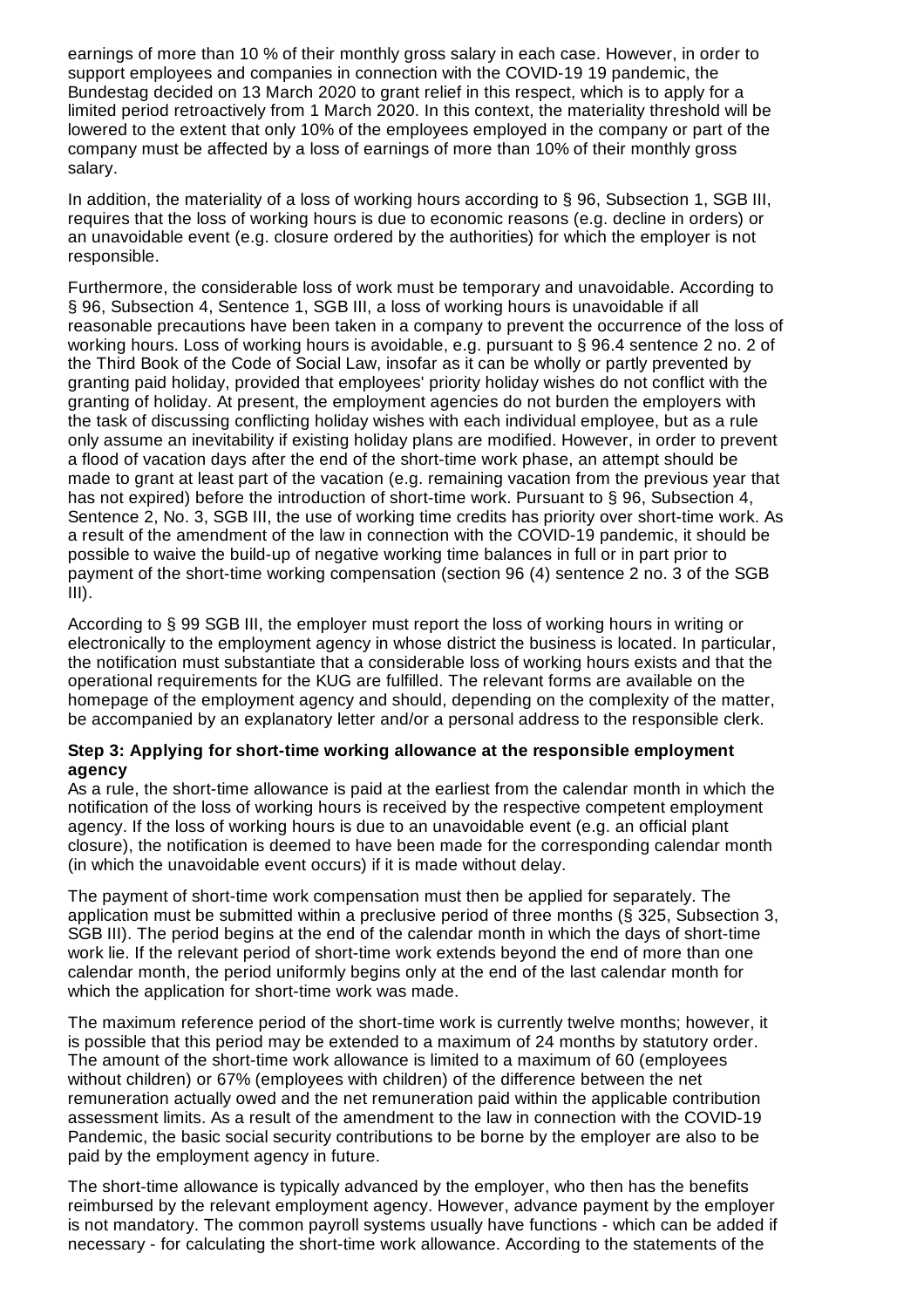employment agency, the reimbursement is usually made within 15 calendar days. It remains to be seen whether this is also the case in view of the large number of inquiries in connection with the COVID-19 pandemic.

Finally, it is not unusual for the employer - on the basis of a collective bargaining agreement, a shop agreement and an employment contract provision - to pay an allowance or top-up in addition to any reduced remuneration owed and the short-time working allowance. Such a supplement does not reduce the short-time allowance if there is still a loss of remuneration.

#### **Result**

Depending on the extent to which working hours are reduced, short-time compensation can cover a high proportion of the employer's personnel costs and therefore offers a good and socially acceptable way of minimizing personnel costs and securing liquidity.

If employees are in official quarantine or if official measures have been ordered against employers, employers should, in addition to applying for short-time work compensation, also examine the possibilities of applying for compensation under the Protection against Infection Act, since the benefits from short-time work compensation fall short of the benefits under the Protection against Infection Act.

Finally, employers should take precautions now for the period after the COVID-19 pandemic and plan any necessary restructuring measures in the medium term. In this respect, it is particularly important to consider the (further) qualification of personnel, at best using the government aid available for this purpose, and - if unavoidable - the reduction or relocation of personnel.

# Your Contacts

# Klaus Heeke

Partner [kheeke@deloitte.de](mailto:kheeke@deloitte.de) Tel.: + 49 211 [8772-3447](tel:+ 49 211 8772-3447)

# Dr. Charlotte Sander

Partner [csander@deloitte.de](mailto:csander@deloitte.de) Tel.: +49 511 [307559536](tel:+49 511 307559536)

www.deloitte-tax-news.de Diese Mandanteninformation enthält ausschließlich allgemeine Informationen, die nicht geeignet sind, den besonderen Umständen eines Einzelfalles gerecht zu werden. Sie hat nicht den Sinn, Grundlage für wirtschaftliche oder sonstige Entscheidungen jedweder Art zu sein. Sie stellt keine Beratung, Auskunft oder ein rechtsverbindliches Angebot dar und ist auch nicht geeignet, eine persönliche Beratung zu ersetzen. Sollte jemand Entscheidungen jedweder Art auf Inhalte dieser Mandanteninformation oder Teile davon stützen, handelt dieser ausschließlich auf eigenes Risiko. Deloitte GmbH übernimmt keinerlei Garantie oder Gewährleistung noch haftet sie in irgendeiner anderen Weise für den Inhalt dieser Mandanteninformation. Aus diesem Grunde empfehlen wir stets, eine persönliche Beratung einzuholen.

This client information exclusively contains general